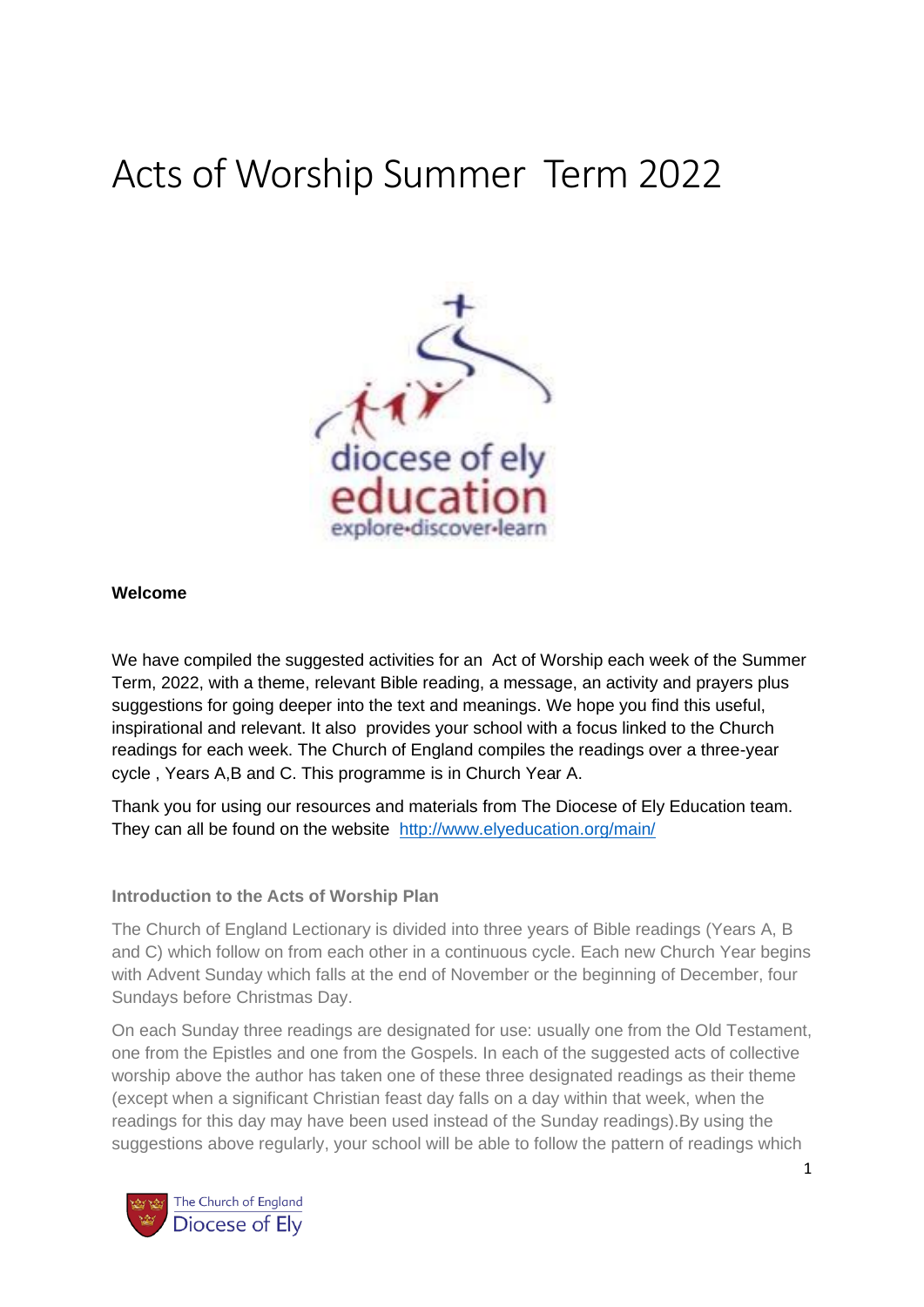will be taking place in your local parish church, week by week, over the whole of the Church's Year.

The dates given in the index are all Sundays. The colour is the appropriate colour of the Church's year (– this will allow you to theme your hall for worship e.g. a coloured cloth for the worship table. Of course, you may choose to use some of the collective worship ideas at other times of the year, to fit in with your existing themed programme.

The short titles beside each date will allow you to select those subjects of interest to you. These materials were originally devised to be stand alone. Several schools are using the lectionary suggestion to set their theme for the week, so we include suggestions of other Bible stories on a similar theme to the original reading at the bottom of each act of worship. These are entirely optional.

Easter 1

## **Bible Reading**

Matthew chp 28 vss 1-10

#### **Theme: Mary Magdalene**

#### **Preparation**

It is unusual to be back in school so soon after Easter Day, but this gives an ideal opportunity to retell the first and one of the most famous resurrection stories – Mary Magdalene in the garden. Easter is a story about light coming out of darkness. It is the key story on which the Christian faith is based (yes, more important than Christmas, although people often do not know it so well), and it is important the story is heard.

There are many fine art pictures of this story available through the web – make one up as slide. If you have the book "Jesus in Art" this includes suitable materials.

Have a hollow chocolate egg available – one WITHOUT anything inside.

#### **Introduction**

Find out what kind of things the children received and did on Easter Day. Bring out the Easter egg. Recap very briefly the story of the death of Jesus. Remind the assembly how Jesus was buried in a cave tomb that had a rolling stone across the entrance – the egg looks like the stone. But when the egg is broken it looks like the empty cave tomb, which is the next part of the story.

#### **The Message**

Tell the story of how Mary Magdalene and her friend Mary came to the tomb to look after Jesus' body but when they reached the tomb they found that the stone had been rolled away, the tomb was empty and one of God's messengers, an angel, gave them the amazing news that Jesus was

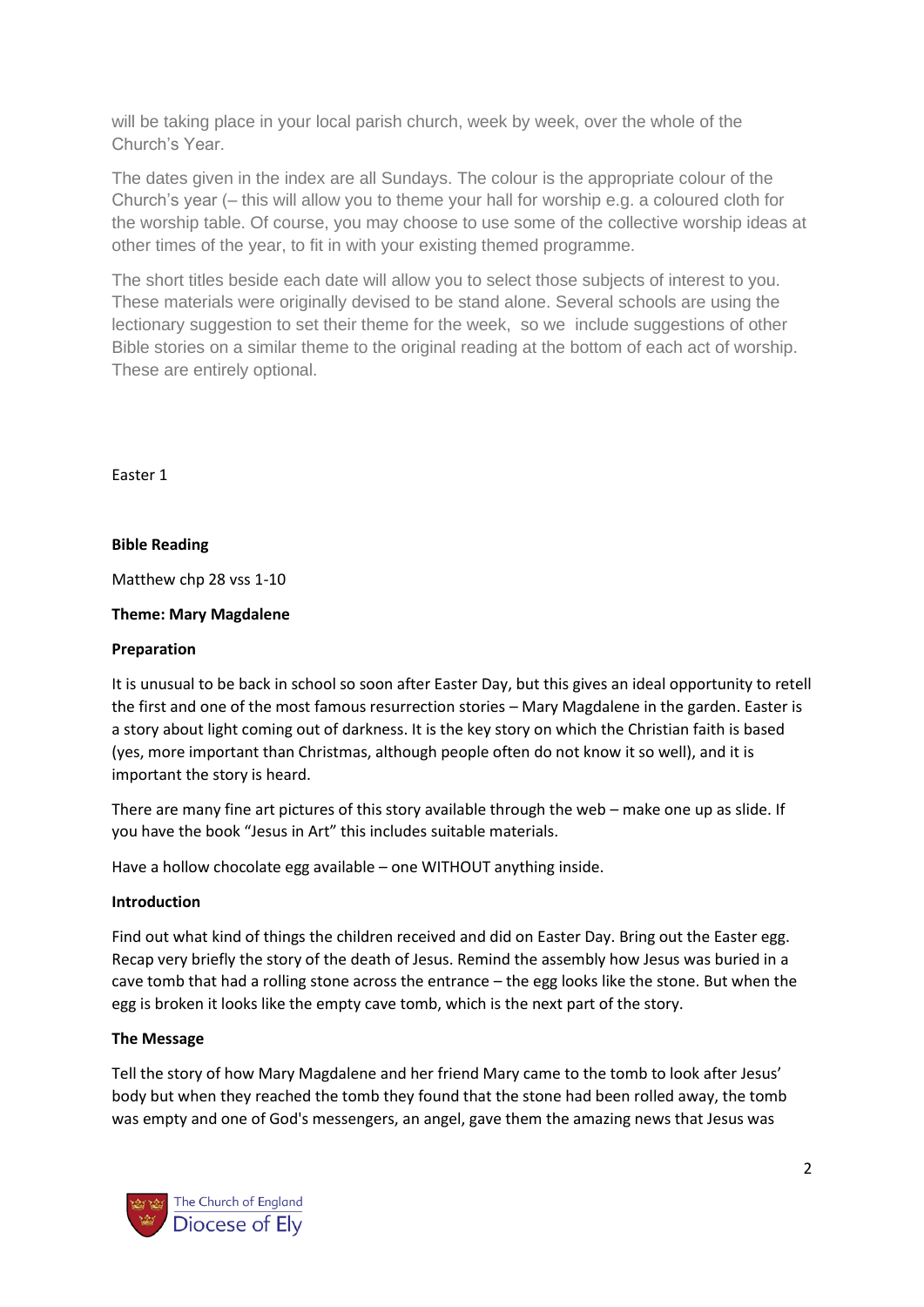risen. The women went to fetch Jesus' disciples and share the great news. On the way they met Jesus himself - they touched him and worshipped him - they knew for certain that he was alive.

How do you think the disciples felt when Mary Magdalene came back with her strange story? Do you think that if you had been there you would have believed her story? Why? Why not? In Palestine at that time women were often thought to be less important than men and their word wasn't always believed. Perhaps some of the disciples thought "daft women, off their heads with grief", but they soon found out differently! Jesus always showed great sympathy and care for women, the poor, and other disadvantaged people in his ministry - so perhaps his appearing to the women first was part of this message too!

There are several other stories in the Gospels about people who saw Jesus alive after this, in fact over the next forty days hundreds of people saw him and spread the amazing news. And ever since that day millions and millions of people have become Christians because they believe in the resurrection of Jesus and the story of Mary Magdalene.

# **Prayer**

Thanks for all Christians down the centuries who have believed and shared the message of the risen Jesus, so that we can hear it today.

Taking the theme further this week you could:

• there are just four days in this week because of the Monday Bank Holiday so spend the other days looking at some of the other resurrection stories e.g:. the disciples by the Sea of Galilee John 21; the road to Emmaus Luke 24. 13-52 (not doubting Thomas - that's next week!)

Easter 2

## **Alphabets**

## **READING**

Revelation chapter 1 verse 8

## **PREPARATION**

Have some large copies of letters from different alphabets including a Greek alpha and omega. A website such as <http://www.word2word.com/alphabet.html> will help you find these readily. Make sure there are some which are recognisable and others which are not. Between the different alphabets make sure you have the letters to spell "Jesus" and "God" (and a few spare letters). Also key "alpha omega" into Google Images and have some images of the two letters intertwined as a Christian symbol - there are plenty to choose from.

## **INTRODUCTION**

Show the different letters and ask children to guess what the English equivalent might be. (Keep back the alpha and omega)

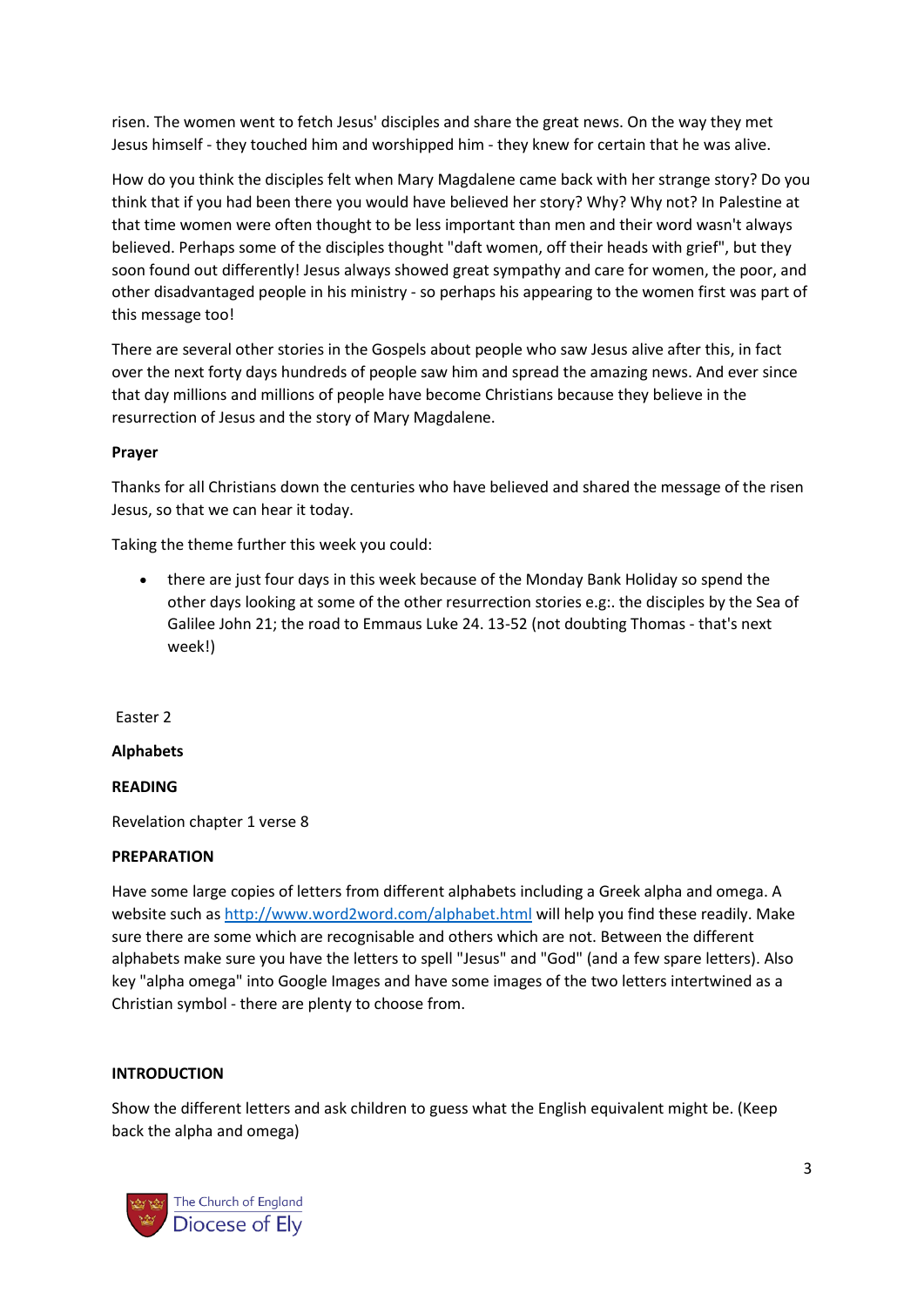When you have done sufficient guessing, ask for volunteers to come and try to spell "Jesus" and "God" from your letter jumble.

# **MESSAGE**

Tell the children that you are going to show them a way to spell God with only two letters.

Show the alpha - ask them if this is the beginning of the alphabet, then what should the letter at the end of the alphabet be? Of course you will get the answer Z, but some of the more alert ones may realise that you are not talking about the English alphabet. Show the omega and tell them this is the Greek alphabet - the same language the New Testament was first written down in.

Read Revelation chapter 1 verse 8 and explain how this is telling us that God was there at the beginning of time and will be there right through to the end of time and for everything in between, just like the alpha and omega letters are the beginning and end of the alphabet and hold everything between them. Show them your intertwined alpha and omega symbols and explain that this is how people can write God's name with just two letters, but it is also a way of reminding people how great God is AND a promise that He is with us at all times - from the beginning of our lives until the end.

## **PRAYER**

.Dear Lord, we thank you for your promise that you are with us from the beginning to the end of our time. Help us to remember your promise when times are difficult or when we feel alone. Help us to celebrate your promise and remember you when times are good. Be our alpha and omega. Amen

Easter 3

**Bravery**

**READING**

Acts chapter 9 verses 1-20

## **PREPARATION**

A large bag containing a piece of rope. A volunteer briefed to act scared.

## **INTRODUCTION**

Show your bag with the rope and explain that your (relative) has lent you their pet snake so that you can show it to everyone (can you keep the bag twitching?). Ask your volunteer to come up and help you remove the snake from the bag; as they do so, helpfully inform them that the snake is not poisonous, but to be careful as it might crush their hand if they handle it incorrectly. Your volunteer withdraws their offer of help! See if you can find a real volunteer instead to take on the task- the "snake" will rapidly be shown to be harmless!

## **MESSAGE**

Sometimes in our lives we get asked to do things which really scare us, just like (name volunteer) being asked to handle a snake. There was a follower of Jesus who felt he had been told by God to do something really terrifying. His name was Ananias, and he believed God was telling him to go and

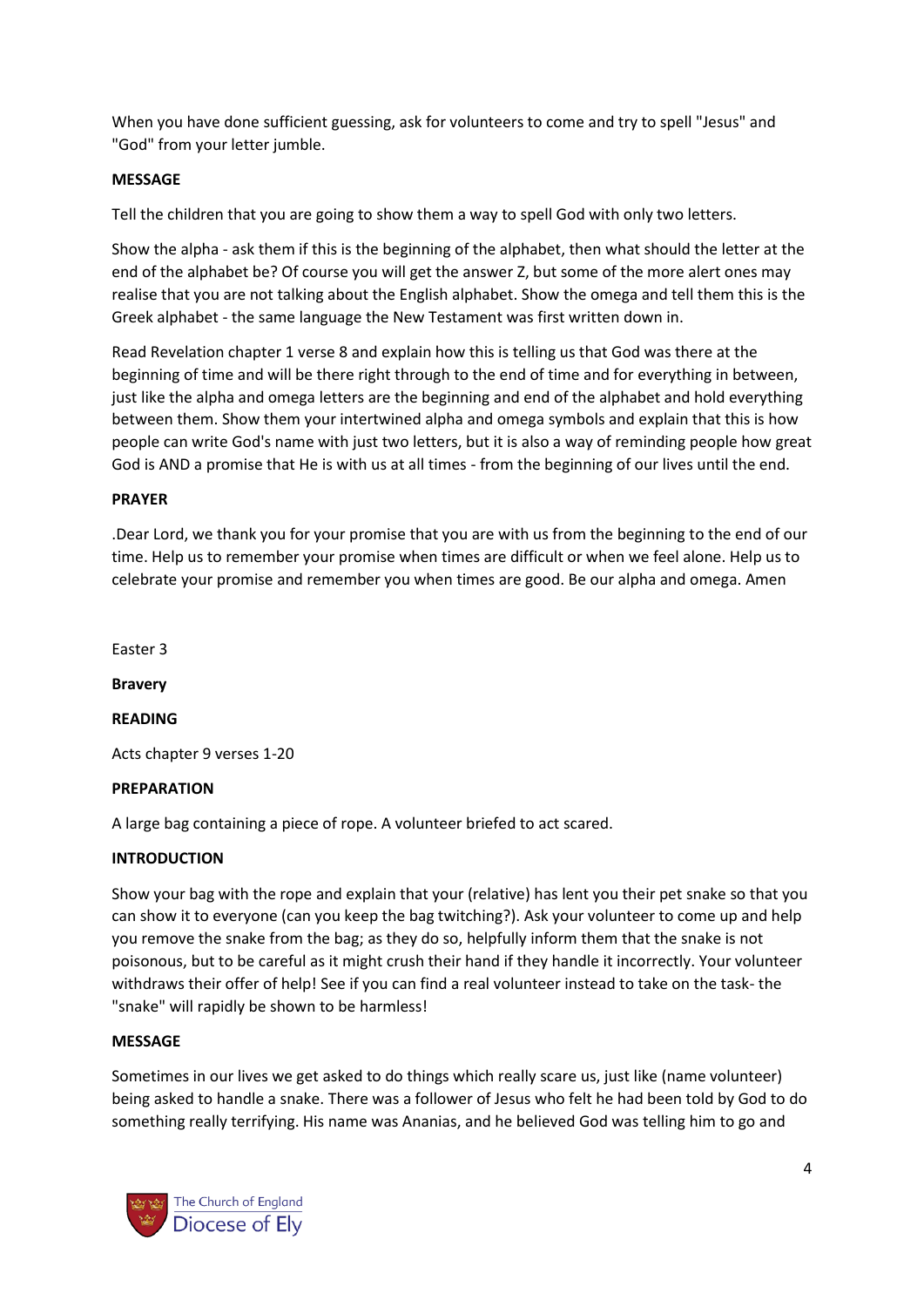find the person who had come to his hometown to try to murder him! Not only that, but Ananias was told that this murderer, whose name was Saul, needed his help because he was ill.

Saul was a Christian catcher - he hunted down Christians and handed them over for trial and execution. On his way to Damascus, where Ananias lived, Saul had heard and seen Jesus in a vision. It was such an amazing vision that Saul went blind because of the brightness of the light and had to be led into Damascus by his soldiers. Ananias was very scared, but he went to see Saul and told him all about Jesus. He then prayed with Saul and Saul's sight suddenly came back. Saul was convinced that Ananias was speaking the truth - and he became a Christian too. In fact Saul became a famous Christian leader and missionary. We usually call him Paul now, and he wrote most of the letters which appear in the New Testament. Perhaps all this would never have happened if Ananias had not conquered his fear and done what he believed God had told him to do.

# **PRAYER**

Pray that we will always have the strength to do what we know is right, especially when we are worried or scared.

Paul went on to become a very brave leader of the early church and on his missionary journeys he suffered great hardships, including being badly beaten, imprisoned, and eventually executed for his faith - share some of the stories about him this week.

Easter 4

**Sheep**

**Bible Reading**

John 10.27

# **Preparation**

You need at least one toy animal, preferably a lamb. A variety of such toys would be helpful. (Real pets would be even better!) - Alternatively project appropriate photographs.

## **Introduction**

Show your toy animal(s). Discuss with the assembly the kind of things you would have to do to look after the animal if it was actually real - alternatively, discuss looking after pets. Work the conversation round to looking after sheep...

## **Message**

Farmers have kept sheep for thousands years. There are a lot of stories about sheep and shepherds in the Bible, one of the best known is a story Jesus told about a sheep which got lost. (Luke chapter 15 verses 3-7) : This shepherd had just one hundred sheep. He didn't use dogs to control the sheep, he knew all their names, and when he called them, they would come and follow him, because they trusted and loved him. The shepherd stayed with his sheep all day, he led them around to find the best grass for them to eat and took them to the streams so they could drink. At the end of the day he would shut them up safe in a big sheepfold, and he would sleep in the doorway of the fold, so that wild animals could not get in and attack the sheep, or thieves break in and steal them.

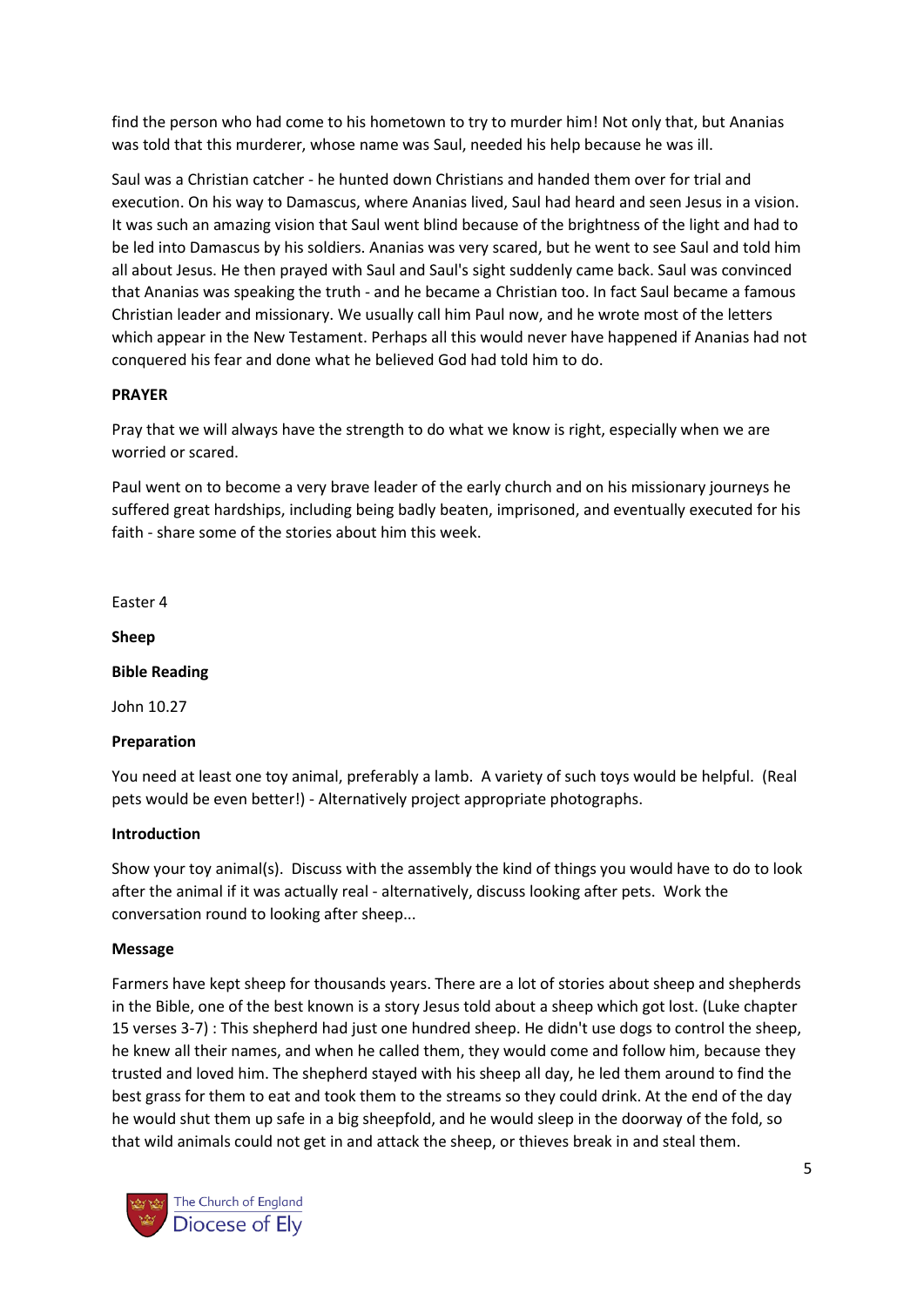But one day was different, as the shepherd counted his sheep into the sheepfold, he realised that there was one missing. He left his friends to look after the other ninety-nine sheep and retraced his steps to find the one sheep he had lost. You may think sheep all look the same, but, because the shepherd knew his sheep so well, he knew exactly which sheep was missing and where he had last remembered seeing her. He kept looking in the ditches and in the thorn bushes, over the cliff edges and in the streams, until at last he found his sheep. He was delighted to have her back, and I expect the sheep was pretty pleased too in its own sheep way!

Jesus told this story to help people understand what God was like; he explained how God was like the shepherd, because He loved all His people and did not want to lose any one of them, just as the shepherd did not want to lose any of his sheep.

Jesus is called the Good Shepherd too (John chapter 10 verse 11) because of the love he has for his people. He told his friends that he loved his people so much that he would die for them, just like a shepherd would risk his life by fighting wild animals to protect his sheep. Soon after Jesus told his friends this he was arrested and crucified, and we heard the story about what happened to him then as we prepared for Easter. Since his death and resurrection, millions of Christians have followed the voice of Jesus and become his sheep. They know and trust him as their leader, and know he loves them in return.

## **Prayer**

Father we thank you that you have sent us Jesus to be our Good Shepherd; to protect us, and to lead us.

As well as the Good Shepherd there are several other important titles of Jesus in John's Gospel: which could be a focus of your worship this week: the "Light of the World" (John 8:12), the "True Bread" (John 6:32), and the "True Light" (John 1:9). Jesus is also called the "True Vine" (John 15:1), , and the "Way" (John 14:6) the "Resurrection and Life" (John 11:25).

Easter 5Theme: Why must I do that?

## **Bible reading**

Acts 11.1-18

## **Preparation**

You need some "horrible" tasks for pupils to perform – ones you know that they normally would not wish to do e.g.: search around in a bowl of mud looking for a small lost item; eat dog food (chopped up mars bars make a good imitation should anyone be brave enough to do it); hold a (toy) spider etc. You will know what tasks are likely to cause most consternation amongst your pupils – and also which squeamish pupils to ask up front to attempt them!

## **Introduction**

Ask pupils if they ever have to do things they really do not want to do because they are so horrible. Who makes them do them? Introduce your "tasks" and select your "volunteers".

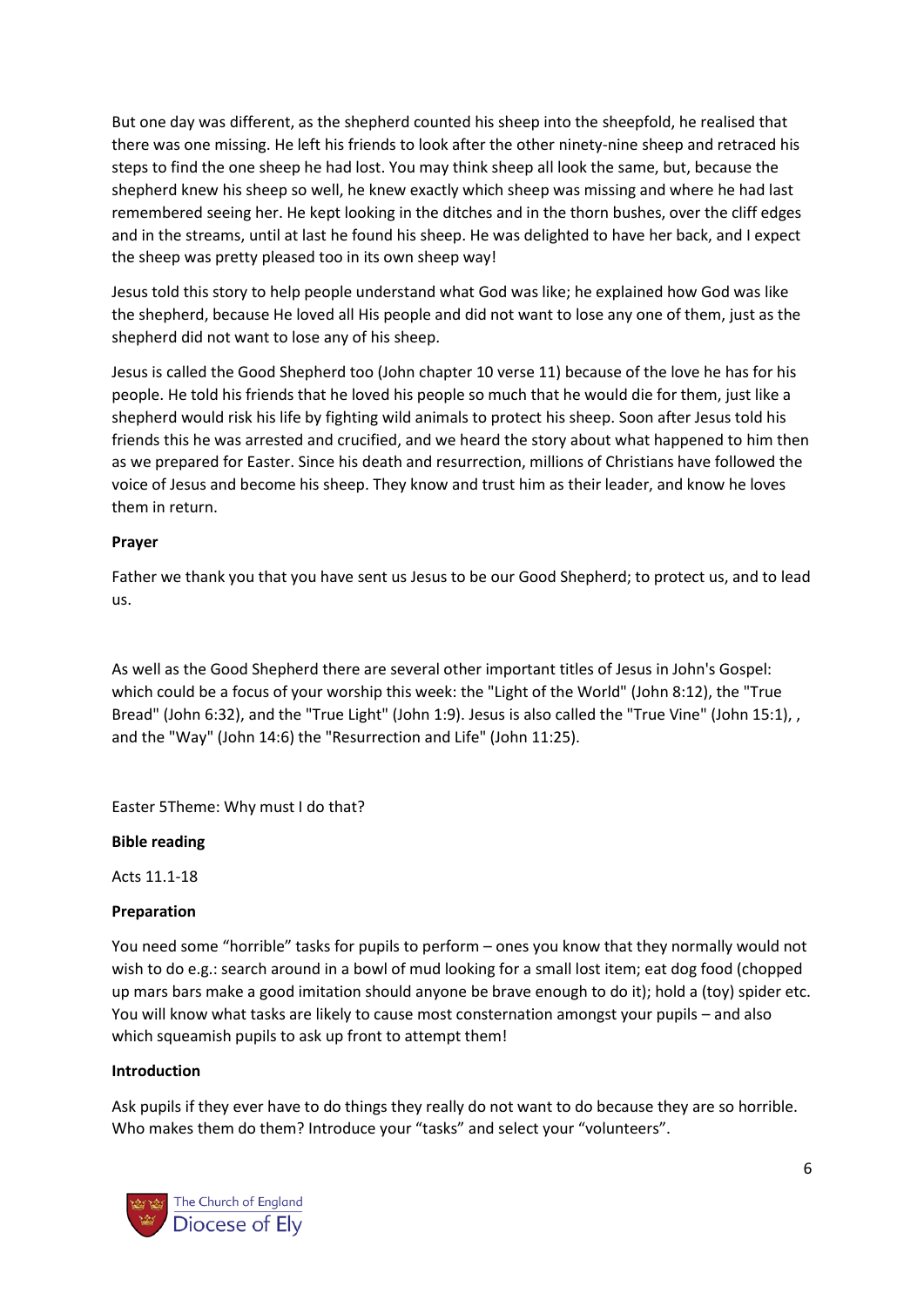## **The Message**

The tasks that the volunteers have been doing are a reminder of a story about one of Jesus' disciples called Peter. Peter had a most amazing dream in which he saw a huge sheet coming down out of the sky. The sheet was full of animals and Peter heard a voice saying, "kill the animals and eat them". But when Peter looked at the animals, they were all the kind of things he wasn't allowed to eat because of his religion: things like lobsters, pigs, rabbits, and ostriches. Peter was shocked because he thought God was asking him to do something really awful and break the laws of his religion, so he protested! But God had an answer for him – God said the food was clean and it could be eaten, because He, God had said so!

Have you ever had a dream which helped you sort out a problem, so that when you woke up you knew exactly what you must do next? This is that same kind of dream; because when Peter woke up he had some visitors. The visitors were not Jewish people like Peter, but Gentiles, like us. (Gentile is a special word Jews have for anyone who is not Jewish.) Normally Peter would not have spoken with them or gone with them because it was against his Jewish religion, but he remembered his dream, and knew that God was telling him these Gentile people were OK, just like the food was OK! So Peter told these Gentiles the good news all about Jesus and they became Christians.

A lot of his Jewish Christian friends were angry with Peter because they thought Gentile people should not be allowed to become Christians, so Peter had to keep on telling everyone about his special dream, until they got the message as well!

What do you think would have happened if Peter had ignored the message of the dream? (Collect suggestions). Perhaps the Gentile people like us would never have been allowed to become Christians, so there would be no churches in England or hardly anywhere else in the world at all! The whole world would have been totally different, and we might not have heard about Jesus at all! What a good thing it was that God sent Peter that very special dream!

## **Prayer**

We thank you Lord for the work of the disciples of Jesus to bring your message to the world, so that nowadays anyone can become a Christian and follow Jesus if they want to.

Easter 6

**Prayer Tree**

**BIBLE READING**

Revelation chapter 22 verse 2 - the tree of life

*Rogation (immediately before Ascension Day) is traditionally a time at which the Church prays for the local community in which it is fixed – this can include the ancient tradition of the beating of the bounds.*

## **PREPARATION**

This session requires extra preparation as it includes the creation in advance of a prayer tree in the assembly hall. The tree can be a wall display, a free-standing structure, or even a real plant. You

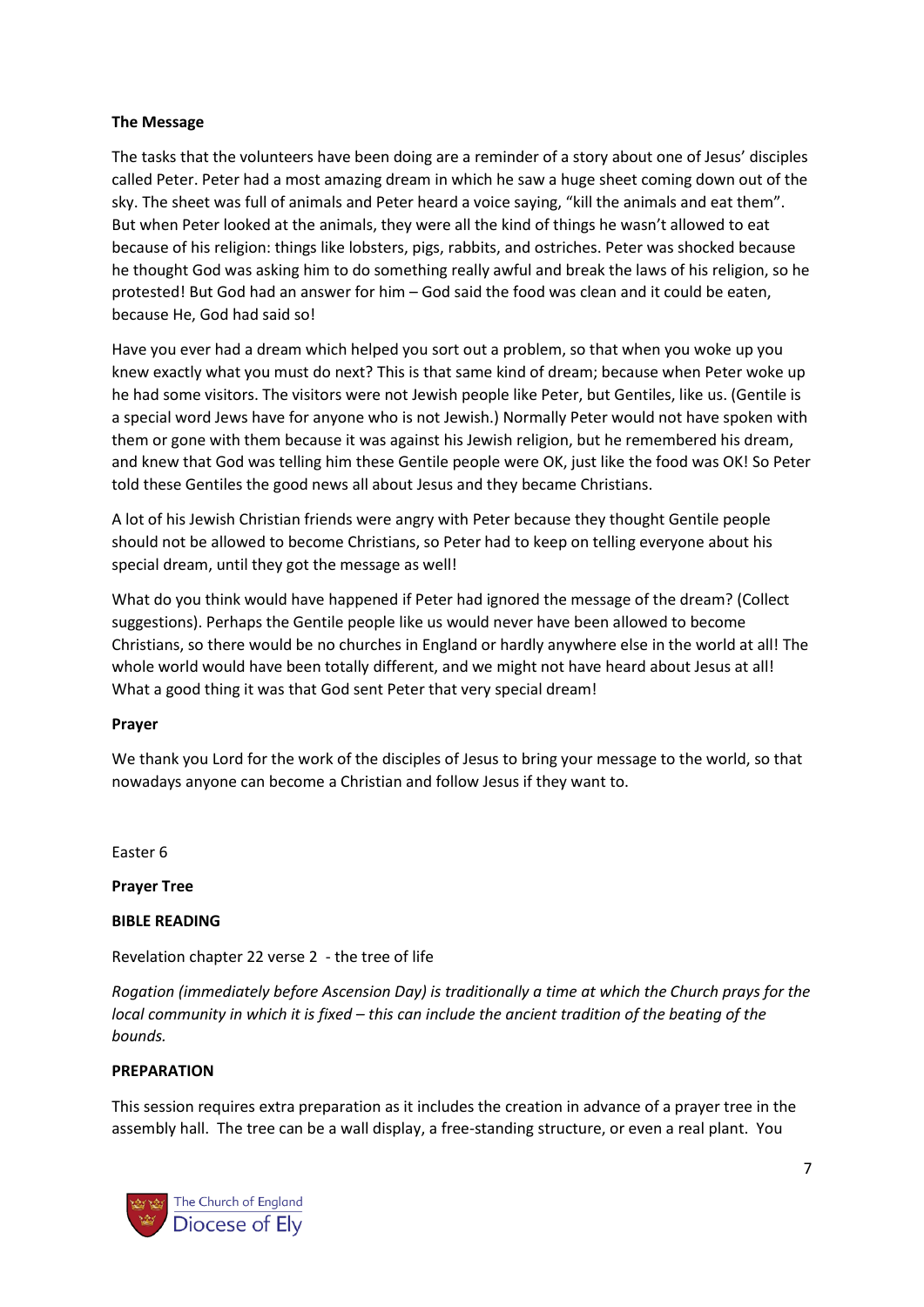also need a pile of paper leaf shapes (one for each person present) and the children need to bring a pencil to assembly. **If you already have a prayer tree, use this assembly as an opportunity to reinforce its use.**

A photograph of somewhere in the world you personally would like to visit.

## **INTRODUCTION**

Share your photograph and explain about the place and why you would like to visit it. Ask others to share where their special places or countries might be (adults might find this easier than children, simply because of their greater knowledge; some other staff might like to come prepared with pictures).

## **THE MESSAGE**

Explain that in the very last book of the Bible there is a description of a wonderful place, the new holy city of Jerusalem. It is not the same Jerusalem as you can visit today in Israel, but a city that will be seen at the end of time. The city sounds very beautiful and there is one special verse we are going to think about today: "on either side of the river is the tree of life, with its twelve kinds of fruit, producing its fruit each month, and the leaves of the tree are for the healing of the nations."

Can you imagine what an amazing tree that would be? A tree where you could use the leaves to cure not just people, but to cure all the things that are wrong with the world. If you had a tree like that what would you use the leaves for? Collect together different ideas – personal, local, national, global.

Our tree is not a healing tree, but it can be a praying tree, and we can use it to remember anyone or anywhere in the world and their needs.

*Distribute the prayer leaves and ask children to write or draw on it someone or something which they think needs prayer – this may or may not be something you have talked about together.*

## **PRAYER**

Collect together the prayer leaves and pray using a small number of the requests that are there.

Use devices such as a "prayer hand" to think more about the nature and purpose of prayer and share prayers together - perhaps adding to the prayer tree all week.

Pentecost

## **Theme: Happy Birthday Church!**

## **Bible Reading**

Acts chapter2 verses 1-21

## **Preparation**

Have available whatever you normally have for a pupil birthday (cake, sing a song?), if you don't usually have anything visual you could on this occasion have e.g. party balloons. Have a set of "party bags" ready to give out - these should each contain just one item: a candle; something which

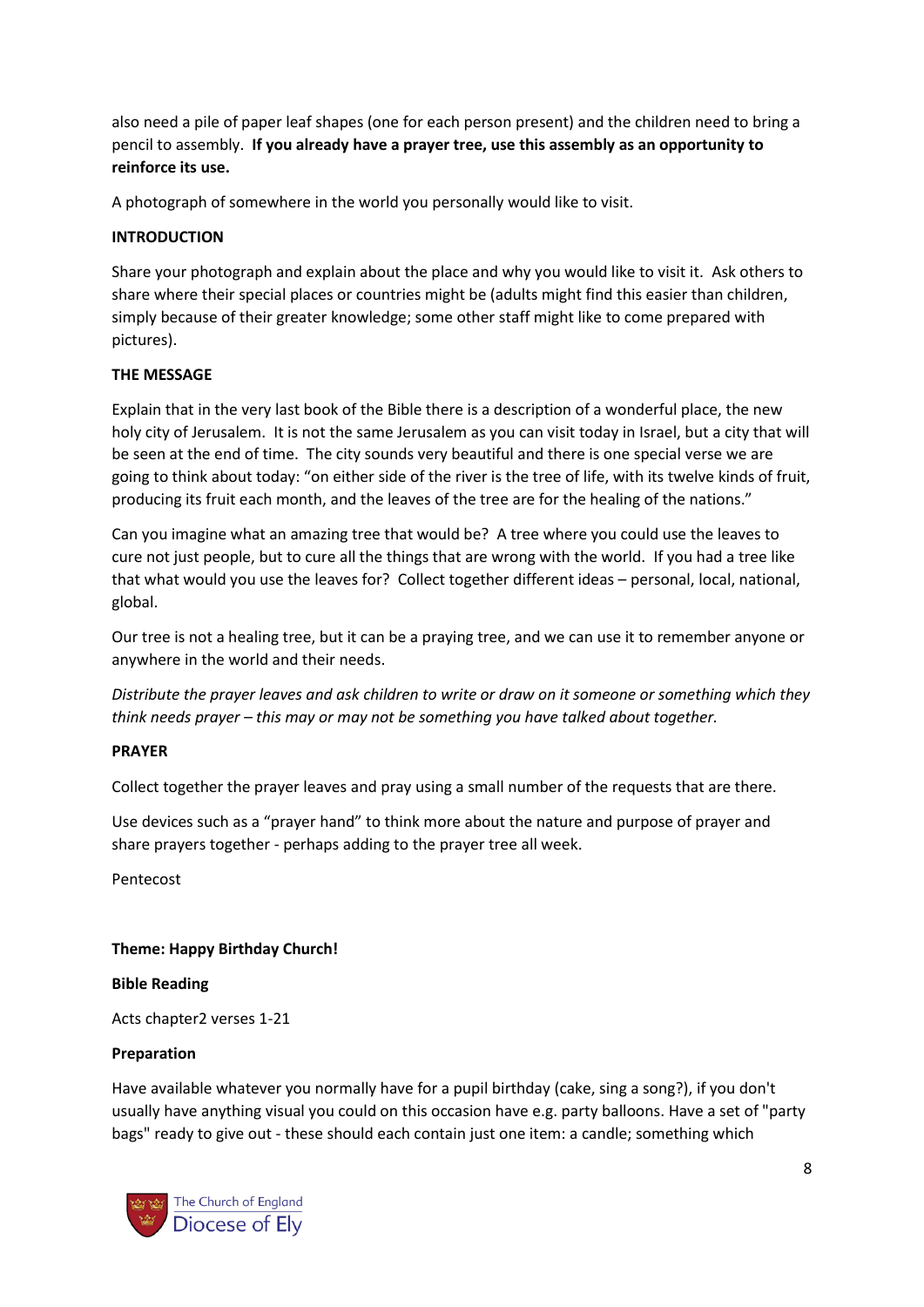requires wind to work such as a toy windmill; and something such as a foreign language dictionary or a book /notice in another language; and finally a globe or map of the world. If you have the time to create several bags with differing language contents this would be even more effective.

## **Introduction**

Talk together about birthday parties and the kind of things children have received in party bags guess what might be in your party bags. Invite children to open the party bags *in the order listed above (with all the language bags being opened one after the other)* and tell them the gifts are a clue as to whose birthday is being celebrated - see if they can guess.

# **The Message**

Here's the story of the first birthday party of........the Church. *(Link the contents of the party bags with the story as you tell it.)*

It was the festival day of Pentecost. Jesus had been crucified and risen from the dead. Ten days earlier he had gone back to his Father in Heaven. All Jesus' friends and followers were together in one big room. Suddenly there was a noise from heaven like the sound of the most enormous wind! The noise and the wind filled the house where they were meeting. Then they saw what looked like fiery tongues moving in all directions, and a tongue of flame came and settled on each person there. The Holy Spirit took control of everyone, and they began speaking whatever languages the Spirit let them speak.

Many religious Jews from every country in the world were visiting Jerusalem and a crowd of them gathered when they heard all the noise. They were excited and amazed because they could hear that these uneducated followers of Jesus were all talking different languages! "Aren't these people from Galilee?" they said "Then how come they are talking all our languages? Some of us are from Parthia, Medea and Elam, others are from Mesopotamia, Judea, Cappadocia, Pontus, Asia, Phrygia, Pamphylia, parts of Libya near Cyrene, Rome, Crete, and Arabia. Some of us were born Jews and others are visitors to Jerusalem. Yet we all hear them using our own language and telling us about the wonderful things God has done."

This must have been one of the strangest birthday parties ever, but we think of this as the birthday of the Church because this is when the new about Jesus began to spread around the world. Many of those visitors must have told this story when they got home, and many of the followers of Jesus who received the Holy Spirit travelled to tell other people the good news about Jesus. Now whichever country in the world you go to there will be Christians.

*Sing Happy Birthday to the Church!*

# **Prayer**

*Pray for your own local church community and your relationship with them, also for amy other countries/churches with which you have a particular link.*

*Can you invite people from your local churches in throughout this week to be a part of your worship and celebrate the big birthday with you?*

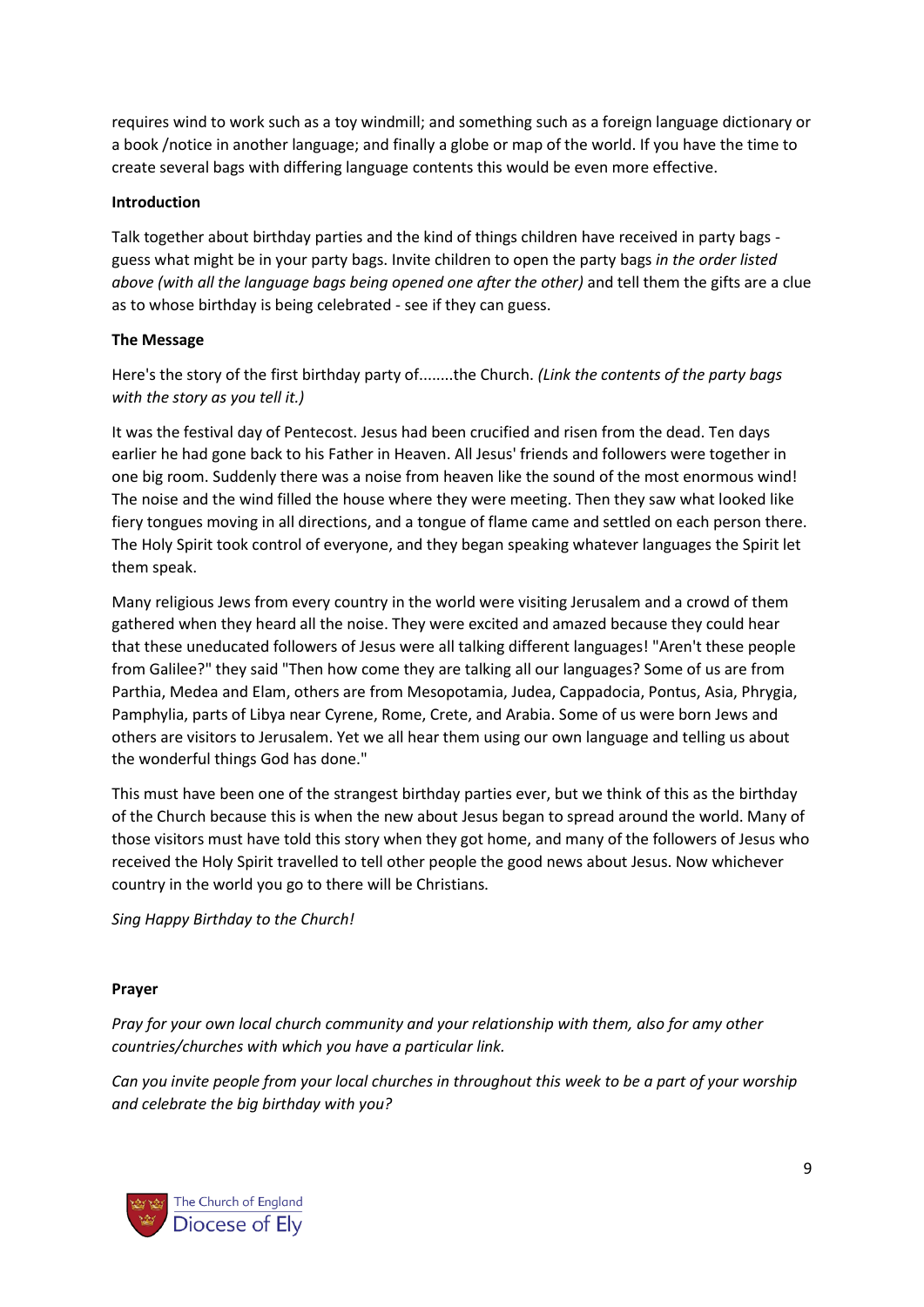## Trinity

## *Theme: The Secret Servant*

## **Bible Reading**

Mark Chapter 9 verses 30-37

## **Preparation**

For the introduction you will need various items which mark stages in a person's life e.g. a christening mug, a school certificate or reading book, a trophy, a driving licence, a wedding ring, a picture of a house, a gift with a label "retirement present" - if you use PowerPoint images instead of real items then these can be gradually unveiled, but it will be less interactive.

For the "secret servant prayer" you need to distribute something to everyone in the room which can be symbolically collected in afterwards e.g. pieces of wool which can be tied into a prayer net or on a washing line, or stickers or stars which could be added to a chart, or perhaps an item such as a pebble which could be placed on the assembly table next to the cross. (This may be a prolonged exercise if you have a large school, and you may need to adapt this idea in some way e.g something to represent each class.)

If you are familiar with Graham Kendrick's hymn "The Servant King" you may like to use this today.

## **Introduction**

Ask for volunteers to come forward and hold the different items you have collected (distribute these in a random order). Go along your line of volunteers and ask them what they have, and what age they think a person would be when they received or bought something like that. Ask another child to sort the volunteers into a timeline, showing the different stages of a person's life.

Work your way along the line showing how all through their lives people keep wanting something more or something better - they want a good education, they want a new car, they want enough money to buy a new house, they want people to look up to them and respect them etc

## **Message**

One day Jesus' twelve disciples were having a bit of an argument about which one of them was the greatest - every one of them wanted to think he was the most important, the most respected and the best liked. When Jesus asked them what they had been talking about they were ashamed of what they had been saying, and they didn't answer him. Have you ever felt like that?

Jesus could see that needed some help and advice, so he sat them down and said to them "If anyone wants to be first, he must be last of all, and servant of all." What do you think he meant?

We know that Jesus never worried about whether important people liked him or disapproved of him. He didn't try to impress people with his possessions or try to earn a lot of money. The things that were most important to Jesus were doing what God wanted him to do and helping (serving) other people. This is why he told his disciples not to try to keep pushing to the front of the queue, but to be content with being unnoticed and the servant of all.

Now is the time to use your prayer items (see above) ask the children to think of something kind or supportive they could do for another person. It needs to be something which can be done "in secret"

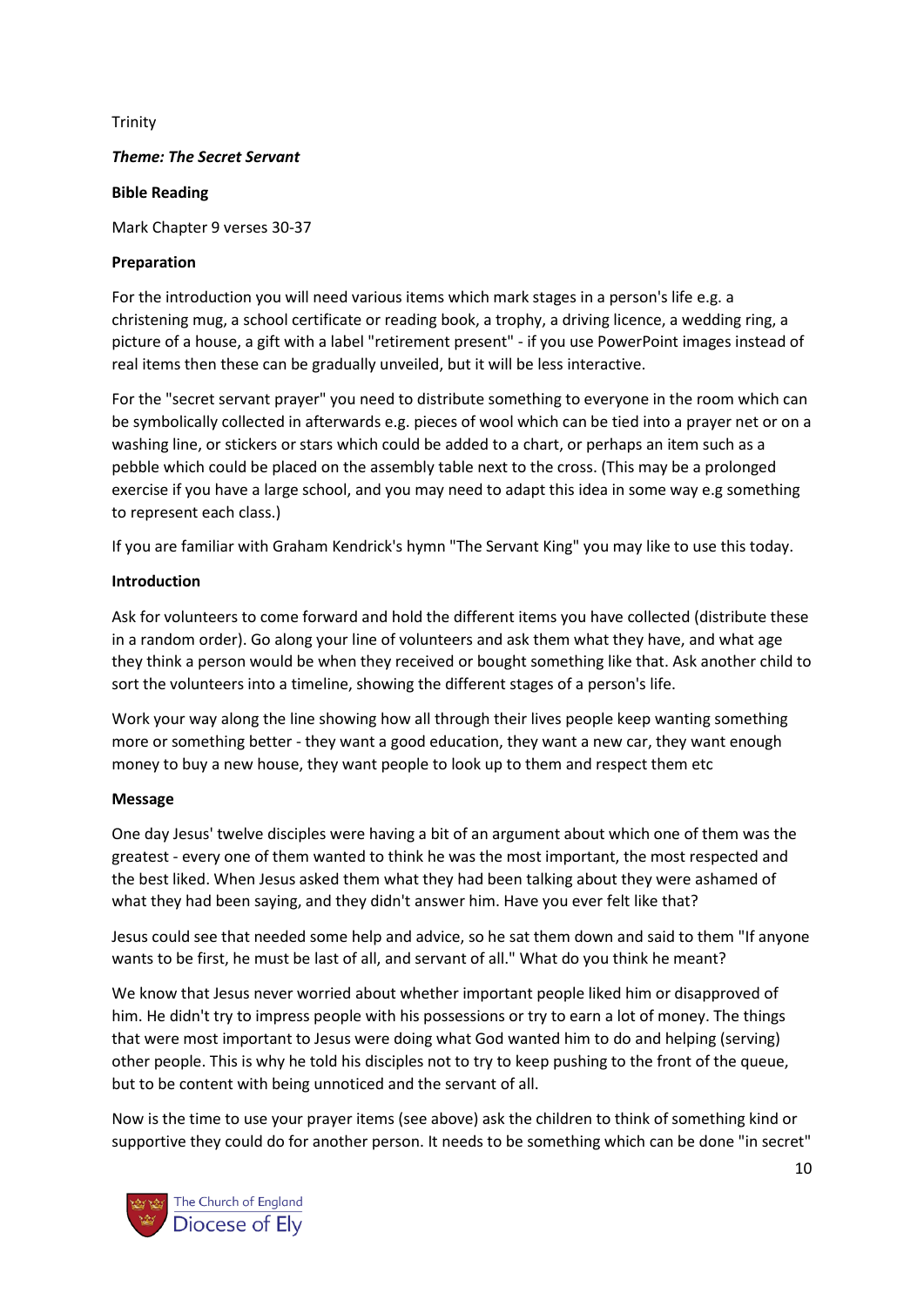and without drawing attention to oneself. You may like to ask some children to share examples of things you could do in case others are struggling for ideas.

# **Prayer**

Ask everyone to hold their pebble / sticker/ wool/ etc very carefully and concentrate on it. Ask them to think / pray about a person they could help.

You may also like to use this prayer written by Pope Paul VI:

# **Make us worthy, Lord, to serve our fellowmen throughout the world who live and die in poverty and hunger. Give them through our hands, this day their daily bread, and by our understanding love, give peace and joy**

As the children leave, collect up the prayer items to make a "secret servant display". This will depend on what items you have chosen e.g. every child could file past the table and leave a stone, but if they need to tie a piece of wool on a prayer net it is probably best to collect these in a basket to add to the net later. You can refer to this in later acts of worship and ask whether children have remembered, even performed, their "secret servant prayers". (But don't ask them what they were about, or they won't be secrets anymore!)

**The theme of acting humbly or being a servant comes through in the Old Testament and in Jesus' own life: the servants and the talents Matthew 25:14-28; You cannot serve God and money Luke 16:13; Jesus acts like a servant, washing his disciples' feet John 13: 1-17**

# **Trinity 1**

*Theme: David's dreadful deed*

# **Bible reading**

2 Samuel chapter 12 verses 1-4

# **Preparation**

You need a photograph of your own pet if you have one, or if not, will another member of staff oblige? A photograph of a baby lamb could also be helpful.

## **Introduction**

Show the pet photograph and talk a little bit about the animal and what it means to you. Ask if anyone else has a pet - obviously there will be a rush of answers at this point, but ask just a few of the children to say what animal they have and how they feel about it (try to curb the long sagas - this is only the introduction to the assembly!) Does anyone have a pet lamb? We are going to hear a parable story from the Bible about a pet lamb, but I should warn you now, it is a sad story.

## **The Message**

There were once two men who lived next door to each other. One man was very rich and owned a huge flock of sheep. His neighbour was quite poor, but he owned a lamb which he kept as a pet. He loved the lamb so much that he used to feed it with his own hands, and let it sit on his lap. It was just like one of the family - just like your pets are! Then one dreadful night a visitor came to the rich man's house. The rich man wanted to throw a party for him and decided that roast lanb would be a

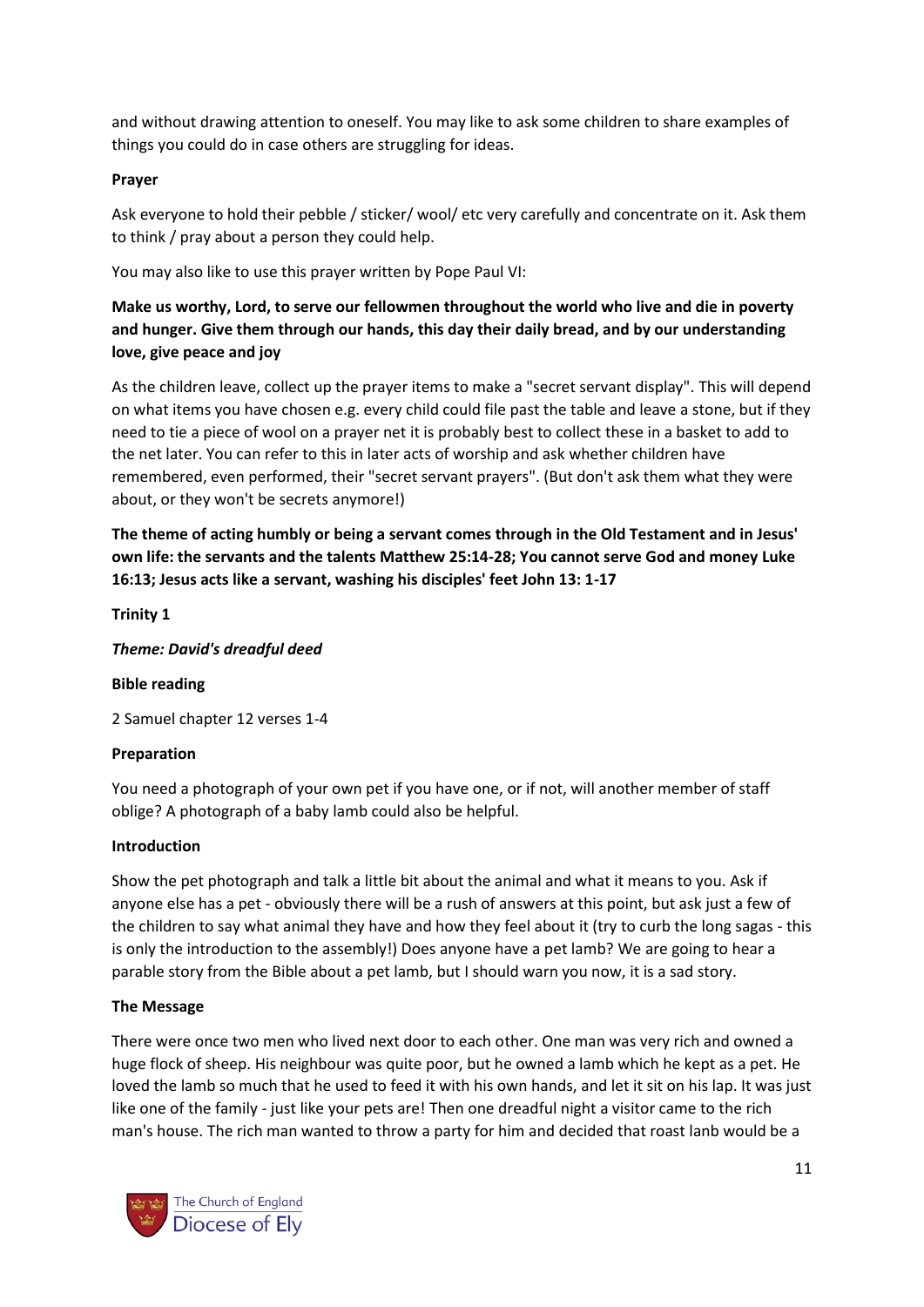very good thing to have on the menu. But he didn't send his servants to kill one of his own sheep for the meal, O no, he sent them to steal his poor neighbour's lamb and kill it and cook it! And that's exactly what they did.

What do you think of the way the rich man acted? What words would you use to describe him? (Selfish, greedy, mean, self-centred, uncaring, bully)

Now this was a made-up story. A man of God, a prophet called Nathan, told the story to King David. He told the story because David had done something much worse than the rich man and the lamb he had organised for a man to be killed so that he could marry his wife! David hadn't really thought about what he was doing, he just saw something he wanted - and he took it! It wasn't until he heard Nathan's story about the lamb that he suddenly realised how bad a thing he had done.

What about us? We haven't killed anybody or anything, but there are other things that we do which make other people miserable. Nathan was saying to David that he needed to check his attitudes and behaviour against what God expects, not just do dreadful things because he could. Nathan's story says the same message to us today.

## **Prayer**

Dear Lord,

Help me to do only good today, and if I have hurt others or let them down, help me to put it right. Amen.

Reflect on the message of the prayer.

The theme of being sorry and reconciliation is a strong one in the Bible including Peter asking how often he should forgive someone (Matthew 18 ;21f); the story of Jonah is also one where people recognise, they have done wrong and work to put things right. The supreme act of reconciliation is of course the death of Jesus on the cross and you might like to adapt some of the stories about [different versions of the cross symbol](http://www.barnabasinschools.org.uk/find/a-cross+the%20world/ideas/1) as acts of worship.

## **Trinity 2**

**Theme: Everybody Equal!**

**Bible reading**

Galatians 3.23-29

## **Preparation**

You are going to play a game of "Simon Says" – it would be helpful to think about the categories you are going to use beforehand to ensure that you do not inadvertently discriminate against any particular children – see below.

## **Introduction**

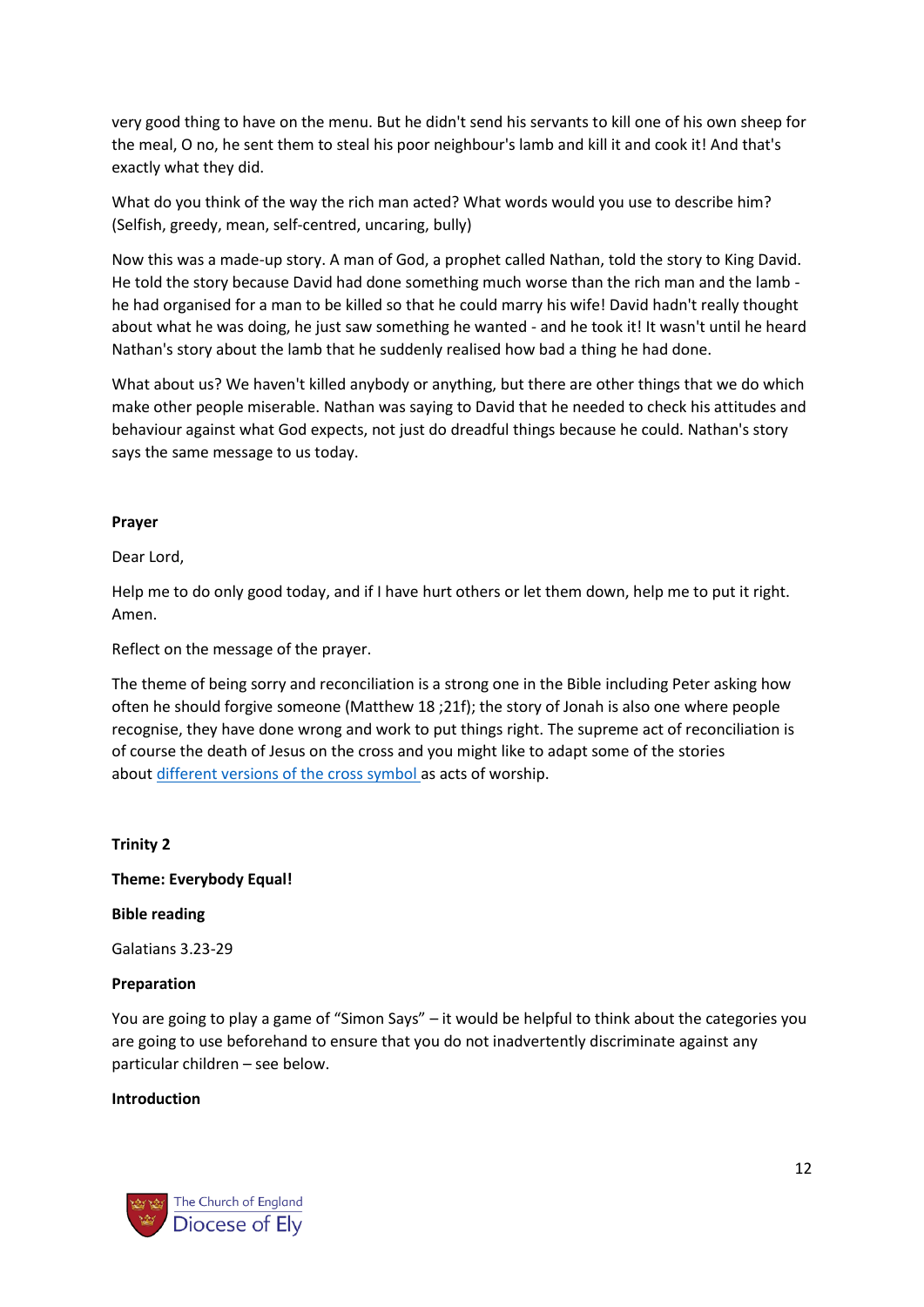Have you ever stopped to think that although we are all different and special, we are all very similar to each other too? For example, we all need food, although your favourite food might be pizza and the person next to you might prefer fish and chips, some people like their food really hot and spicy and other people might like ice cream best! Let's play a game of "Simon Says" to see how alike or different we all are.

As you play the game, make sure that you have some categories for which everyone will stand up (" stand up if you have teeth"), as well as others for which fairly large groups should stand (stand up if you have brown eyes"). Emphasise that although there are differences between us, we actually have a lot of things in common because we are all human beings.

# **The Message**

Two thousand years ago, in the time of the Roman Empire when the Church was getting started, people were divided into many different groups and often they looked down on other people who were not like them. Men looked down on women because they thought it was best to be a man. People from some countries thought they were better than people from the country next door. Rich people turned poor people into slaves, and sometimes treated them badly, because they didn't think they were proper people like themselves. Nobody seriously thought that everybody could be absolutely equal, and that it didn't really matter where they were born, or how rich or poor they were, or whether they were a man or a woman. Then Jesus started treating everyone he met as if they were all important. He talked to women; he touched lepers whom nobody else would even go near; he behaved as if poor people were just as important as rich people. The rich rulers of his country hated him for this, and they thought he was strange and mad because he was not acting in the right way….but Jesus just kept on doing it!

Jesus' followers taught the same thing as he did. In the Bible we have a letter from Paul to the Christians who lived in Galatia, and it has one very important statement in it, here it is:

"There is neither Jew nor Greek, there is neither slave nor free, there is neither male nor female; for you are all one in Christ Jesus."

In other words, it doesn't matter who or what you are; Jesus loves you. This is why for hundreds and thousands of years people have followed Jesus, because of this promise that he doesn't care who or what you are, or what you have done in the past, he still loves you.

## **Prayer**

Thank you, Lord, for your promise that you love us all the same, whoever we are and whatever we do. May we remember that promise and be ready to treat everyone with respect, whether they are like us, or very different.

# **Trinity 3**

**Don't look back.**

# **BIBLE READING**

Luke 9: 57-62

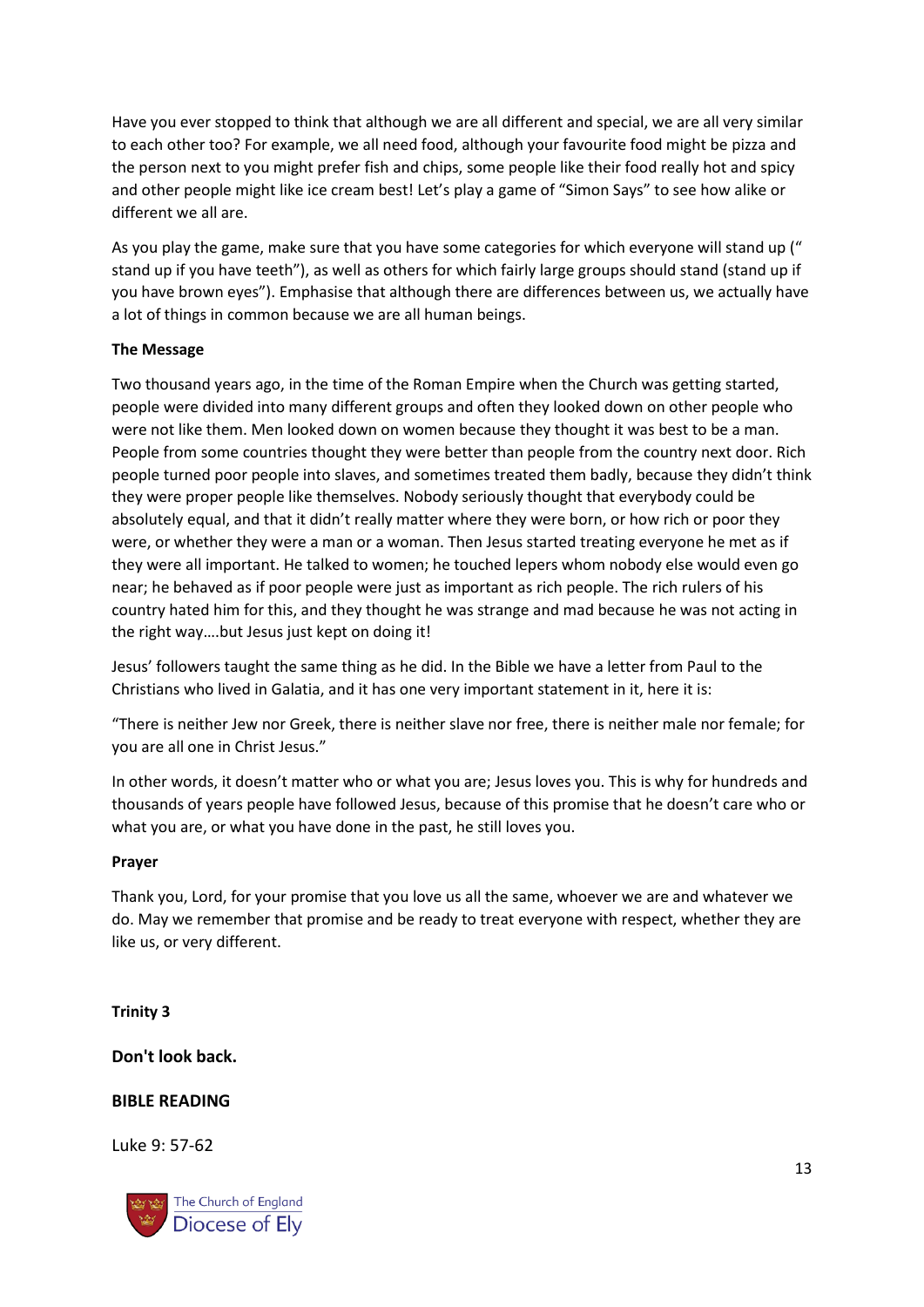# **PREPARATION**

You need a story the children will know where someone makes up their mind to do something, and goes on to do it, regardless of what stands in the way. Examples could include:

**The Little Mermaid** - Disney style ( or Hans Christian Anderson)

Once Arial has met and fallen in love with the prince, she discovers that to become human she must never talk, and so she determinedly sticks to that, not looking back at what might be.

**Harry Potter and the Philosopher's Stone** - At the end of the book, Harry and his friends have to face a number of tasks to find the Philosopher's Stone and ensure that it can never be used for evil. During the tasks, Harry's friends, Ron and Hermione, are trapped. Harry is worried about them but knows that he has to put them out of his mind and concentrate on the task, which is much bigger than he or his friends.

**Billy Elliott** - Billy's determination to become a ballet dancer means that he has to learn to ignore all prejudice, all the worries that his family have about money and even leaving behind Michael, the one friend who has supported him all the way through. In the final scene, we see his family and friends coming to watch Billy dance and in one triumphant leap we all know that that single mindedness was worth all the sacrifice that it required.

You will also need a staff, or some sort of walking stick for the story telling.

# **INTRODUCTION**

Introduce the story you have chosen

- what did the main character decide to do?
- what did that involve?
- what would have happened if they had 'looked back'

Maybe someone in the school, or the local community, has achieved something special - a music or sports award, some special achievement in the community…- now would be a chance to celebrate that, and talk about the hard work and dedication that it took to get there.

# **THE MESSAGE** *-* **Don't look back**

Tell the story as one of Jesus followers, with just a staff for the journey, journeying to share the good news of Jesus with others. The man is sitting down, taking a drink whilst on a journey.

'I always seem to be walking these days. I'm always going on to the next place - wondering where God will take me now.

Sometimes I wonder where it all began - did it begin in that room in Jerusalem, when we

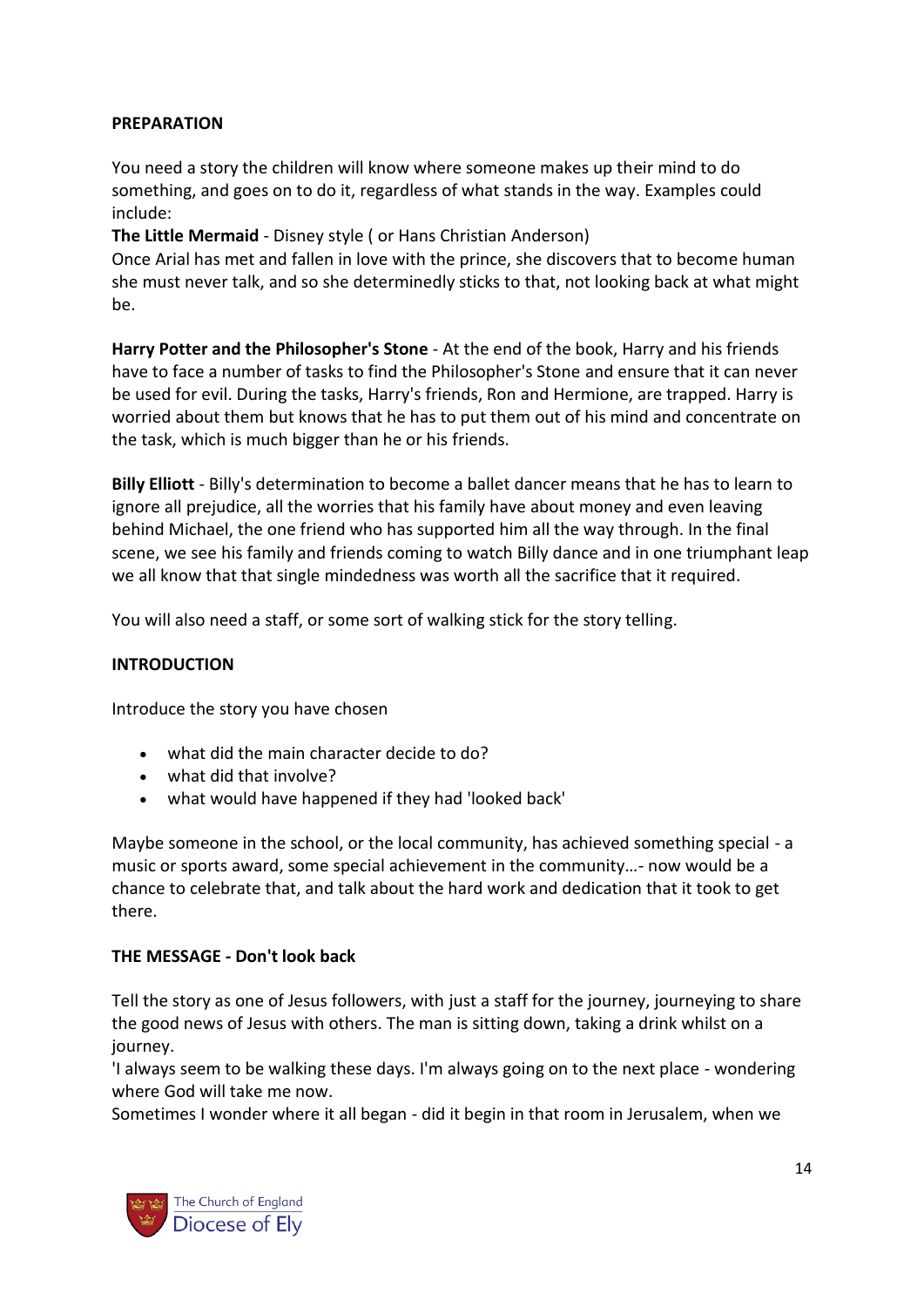were all together - the day the Holy Spirit came? From that day onwards, we just wanted to tell everyone about Jesus Christ, and all that he had done.

Did it begin even earlier when we were all gathered together after Jesus died? We were so shocked when he suddenly appeared among us, saying 'Peace be with you.' None of us doubted that this was really Jesus, who had really died and now was really alive again. None of us doubted that it would change our lives once again.

But then, I realise that it really all began that first time my life changed. I was just getting on with my life, being no one very special, and doing nothing really important, when I met this man, Jesus. He was walking on the Jerusalem road, with a few friends around him, talking to them, and teaching them. Perhaps I was particularly bored that day, for I moved closer to hear what he was saying. I couldn't really understand it all then, but it seemed as if he had been walking for some time. He turned to his friends and said, ' Foxes have holes, and birds have nests, but the Son of Man has nowhere to lay his head.' I don't normally go rushing off to talk to strangers, but I suddenly wanted to offer him a room to rest in my parents' house. They wouldn't mind, surely. I'd always been a good son to them, and they knew I would look after them in old age - they wouldn't mind this stranger for a day or two.

I'd just about summoned up the courage to speak to him when he turned and looked at me. There was something in his look - his brown eyes seemed to pierce right into the heart of me. And all he said was 'Follow me'.

I looked back at my parents' home - and they came rushing out, as if they knew something special was going on. I think my father would have rushed out to stop me - who would carry on the family business, who would look after them as they got older… - but I saw my mother put her hand on his arm and hold him back. She's always been very wise. 'If God is calling him, who are we to stop him.'

They were in Jerusalem for the Passover when Jesus died. My father came to visit me. 'Now will you see sense, and come home', but my mother kept saying, 'Leave him alone, can't you see he's grieving. Let's pray that God helps him.' They were there again for the feast of Pentecost. This time, even my father knew that I had to move on, to tell others about the good news of Jesus. I was away in the north when my Father died. I thought my mother would be angry with me, but by then, they had both become believers. She wouldn't let me stay, she said - 'I follow Jesus here in my home, , but you must spread the good news to those who have never heard,' I've heard my mother is ill now. Peter said I should go to her. I hope I reach her in time, but even if I don't, I know we shall meet again in heaven.

If I'd known then what I know now, would I still go out to meet that stranger and speak to him? I know that some of our number have already been put in jail or flogged for their beliefs? Would I have left my village, my friends, my parents, my life? I think about the way Jesus looked at me and said, 'Follow me' and know I could not have done anything else.'

If you are unhappy about acting in role, you could retell the story in the third person.

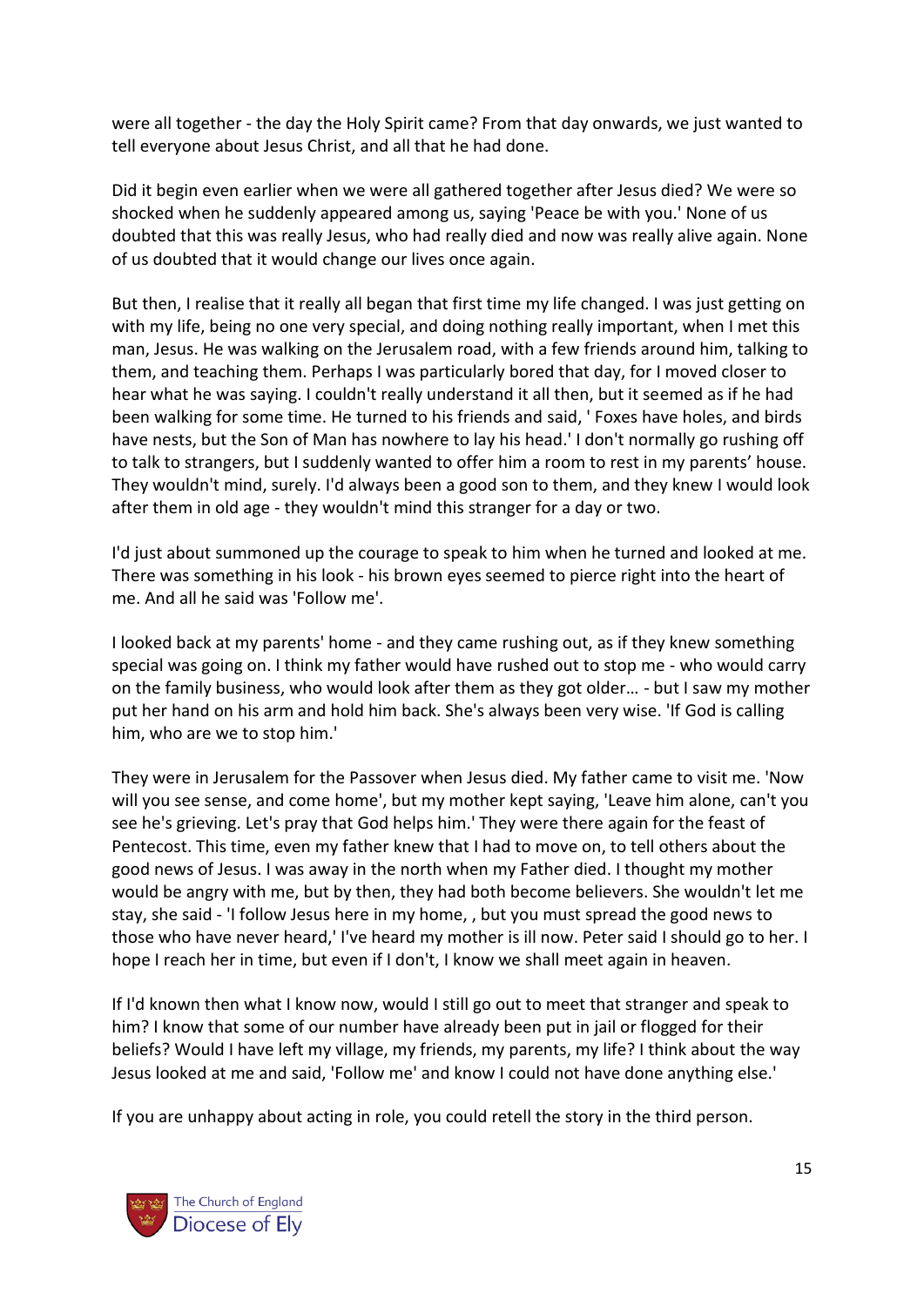# **PRAYER**

Give thanks for those who have had a vision, a goal and had the courage to work for it, no matter what, and us to find inspiration in that, or use this prayer from Melanesia

O Jesus, be the canoe that holds me in the sea of life; be the rudder that helps me in the straight road; be the outrigger that supports me in times of temptation; let your Spirit be my sail that carries me through each day. Keep my body strong, so I can paddle steadfastly on in the voyage of life. **Amen**

There are many other Bible stories where someone was called by God and it was a real challenge for them to go forward in faith and not look back - in fact sometimes they complained to God in very strong terms about what He had called them to do. Look in your Bible story books for people such as Gideon, Elijah, Isaiah, and Jeremiah. The story of Ruth also encapsulates this where Ruth goes on to an unknown land and her sister-in-law Orpah turns back.

## **Trinity 4**

**Respect!**

# **BIBLE READING**

2 Kings chapter 5 verses 1-14 Naaman the leper

## **INTRODUCTION**

Ask who has had measles, chickenpox or other illness which affects the skin. Find out what happened when they became ill – were they allowed to come to school or see their friends? Did they have to wait until all the marks had disappeared before things got back to normal? What would have happened if the marks had never disappeared?

## **THE MESSAGE**

Explain briefly how there is a disease called leprosy the effects of which never go away once you have caught it, and for many hundreds of years people who caught it were thrown out of their homes and had to go and live where they could not infect other people.

There is a story in the Bible about a very important man, a famous soldier, who caught leprosy, and who very nearly missed a chance of being cured because he was so proud.

Tell how Naaman went to a neighbouring country to look for a cure for his leprosy because his servant girl had told him about Elisha, the famous man of God. But Naaman was so important, that he didn't go looking for Elisha, he went straight to the king of the country and expected him to sort things out! When at last Naaman finally arrived at Elisha's house, Elisha didn't even bother to come out and see him – instead, he sent instructions that Naaman should go and stand in the river and